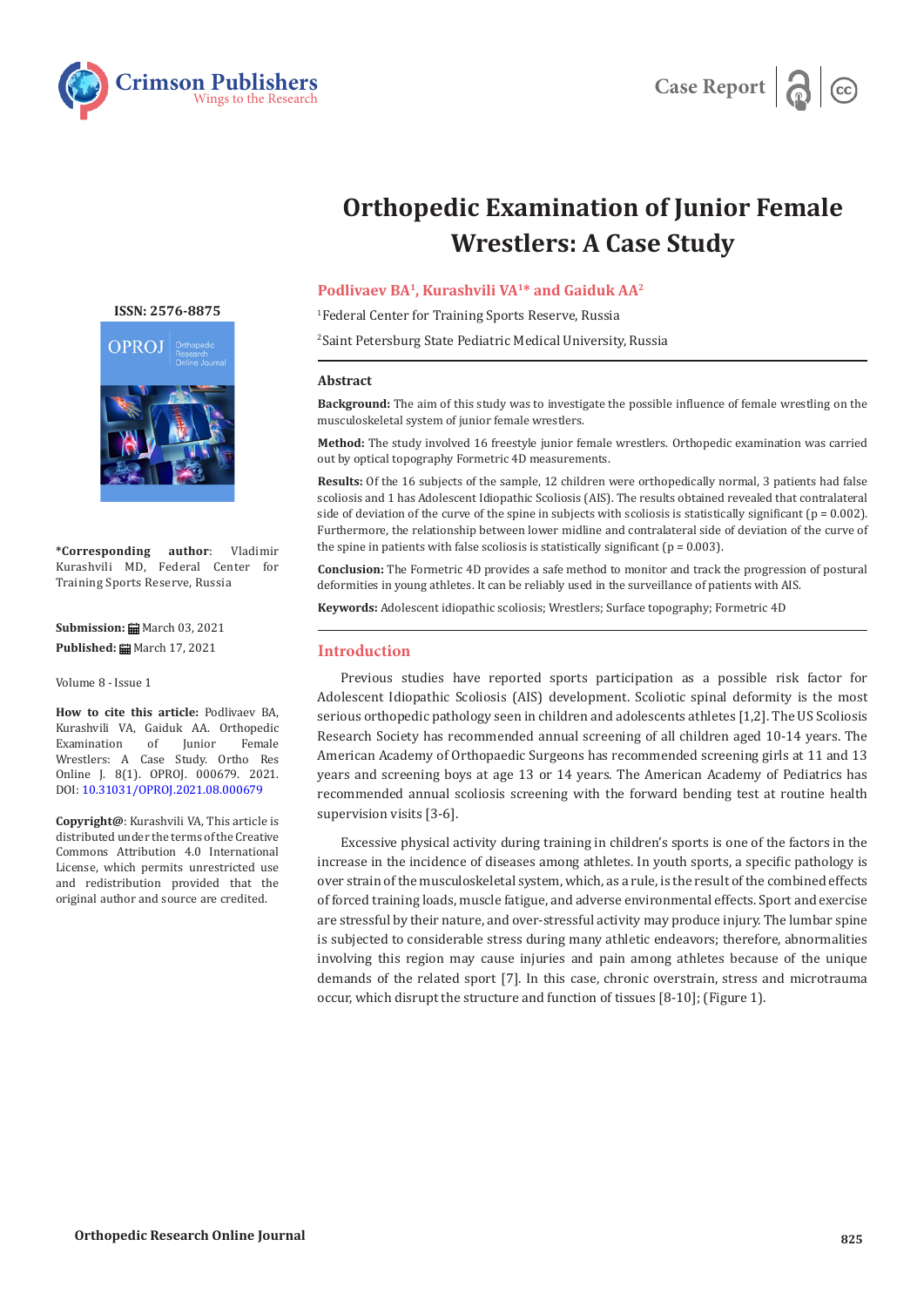

**Figure 1:** Combination study in frontal plane in statics.

The early start of professional sports activity, extreme physical activity (asymmetric distribution of the load on muscle groups and joints), conditions of competitive activity (special shoes, properties of the plantar surface) form and consolidate a specific motor stereotype, which determines the conditions for the development and functioning of the musculoskeletal the athlete's apparatus. Of great importance are the various conditions of sports activity, in which diseases can develop. Adolescent Idiopathic Scoliosis (AIS) is a 3D spinal deformity affecting children between the ages of 10 and 14, without an identifiable etiology [11,12].

Sports actions also include motor actions. In particular, different types of sports with repeated stresses on the spine, presenting themselves as motor engrams, can determine not only benefits deriving from muscle training, but also negative influences on the body, which affect postural structure [13,14]. In fact, in subjects who practice these sports at professional level, repeated stresses can lead to postural adaptations of the spine, both functional adaptive and dysfunctional [15].

According to epidemiological studies, 64 percent of young athletes engaged in sports that put a special strain on the back (gymnastics, athletics or weightlifting, wrestling, etc.) complain of chronic back pain, primarily in the lower back. Moreover, more than 70 percent of all medical prohibitions to engage in the above sports are due to dangerous pathological changes in the spine [16-18]. In the overwhelming majority, both pain syndromes and medical prohibitions on sports are caused by pathological changes in the spine, in relation to which sport acts, if not provoking, then at least a concomitant factor. In children and adolescents, pathologies such as scoliosis, juvenile osteochondrosis, spondylolysis and spondylolisthesis are most often detected [19,20].

Poor posture leads to a violation of the biomechanics of the musculoskeletal system, redistributes muscle tone, which indirectly affects the further development of the child (due to the redistribution and / or asymmetry of the muscle corset, not only orthopedic, but also neurological symptoms can join). There is an opinion that in the process of development in the process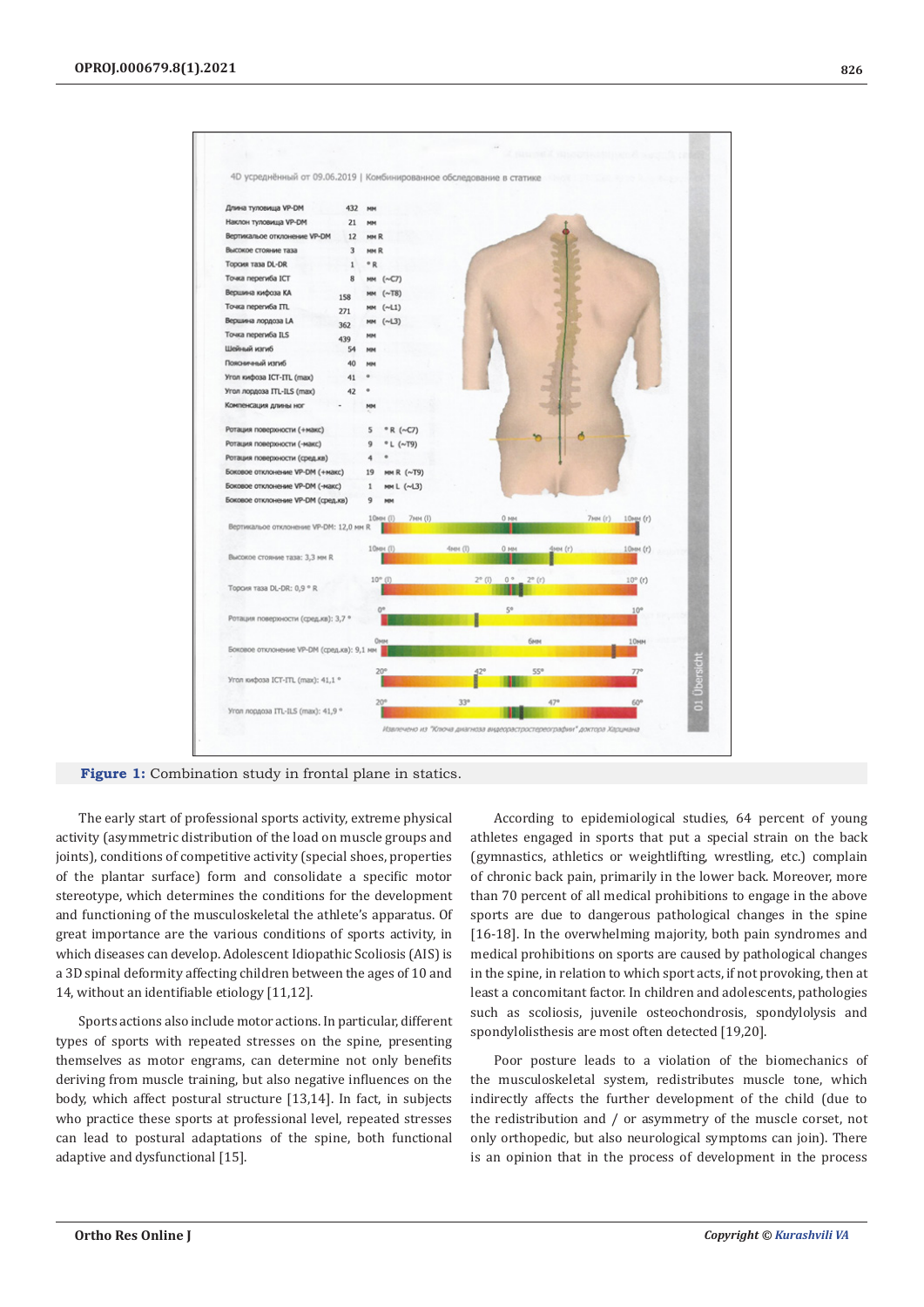of development against the background of impaired posture, asymmetry of internal organs can form, which in the future can manifest itself in a violation of the formation of the cardiovascular, respiratory, genitourinary, reproductive and other systems [21,22].

The current literature cites several possibilities for causative mechanisms of AIS: genetics, biomechanical growth modulation, dorsal shear forces and axial rotational instability, uncoupled spinal neuro-osseous growth, postural abnormalities and hindbrain dysfunction, motor control problems, systemic melatonin-signaling pathway deficiencies, and systemic platelet calmodulin dysfunction [23].

Topographic screening of young wrestlers was carried out using Surface Topography (ST) in surveillance of scoliosis. ST measures local deviations of a surface from a flat plane. Applying this concept to spinal deformities, ST can non-radiographically study the 3-dimensional shape of the back. One ST system, raster stereography, projects parallel white light lines onto a patient's back and analyzes line distortion with a camera. While radiography has long been considered the primary diagnostic tool for scoliosis, raster stereography may possess alternative or complementary benefits in monitoring scoliosis and other diseases. Spinal deformity was assessed by the angle of lateral asymmetry. This angle is calculated from topographic data and is analogous to the X-ray Cobb angle. The topographic parameter "rotation at the apex of the scoliotic arch" was used as a criterion for the presence of structural deformities of the spine. An analysis of the sensitivity and specificity of the topographic test in detecting structural arcs equal to 10° according to Cobb and more showed that these characteristics, which determine the effectiveness of screening, depend on the level of the selected thresholds [24].

#### **Subject and Method**

Our study was carried out on a sample of 16 junior female wrestlers practicing freestyle wrestling and aged from 16.0 to 19.5 years. 16. All participants reported to a local research laboratory and completed an approved informed consent form before participating. The local institutional review board approved all aspects of the study. Various anthropometric measurements were taken (weight, height, circumferences) (Table 1).

**Table 1:** Anthropometric measurements in junior female wrestlers.

| <b>Indicators</b>       | Junior Female Wrestlers (n = 16) | P       |
|-------------------------|----------------------------------|---------|
| Body length, cm         | $165,4\pm0.59$                   | < 0.002 |
| Body weight, kg         | $57.4 \pm 1.02$                  | < 0.001 |
| Chest circumference, cm | $84,3 \pm 0.98$                  | < 0.001 |

Note: P is the level of reliability of differences in indicators.

Orthopedic examination was carried out by optical topography Formetric 4D measurements. Before being scanned, human

participants completed a short medical history and a demographic questionnaire. After foot placement, the participants were asked to stand in a relaxed, natural position. In front of the participants, an adjustable fixed point was provided as a visual reference and was based on the shoulder height of the participants. Participants were instructed to focus their gaze on this fixed point during the scans to control head position. Each scan was completed in the DIERS data collection and processing software. From each of the images, 40 spine shape parameters were exported for evaluation. These parameters were sorted into three subgroups based on the clinical relatedness of the parameter. These subgroup parameters included localization and distance, trunk and pelvis imbalances, spinal reference points, spinal curve measurements, and spinal deviation. Spine shape parameters are reported in millimeters, percentage, or degrees depending on the specific parameter.

Spine shape parameter definitions adapted from DIERS formetric III 4D Manual (Created 21.06.2010, Revision grade 5) and DIERS Optical Measurement of the Spine Information for the Assessment (Version 1, Created 04.08.2009) DL left sacral dimple, DM middle point between the left and right sacral dimples, DR right sacral dimple, ICT cervical-thoracic inflection point, ILS lumbar-sacral inflection point, ITL thoracic-lumbar inflection point, KA kyphotic apex, LA lordotic apex, RMS root mean square, SP sacral point, VP vertebral prominens

#### **Result**

Of the 16 subjects of the sample, 12 children were orthopedically normal, 3 patients had false scoliosis and 1 scoliosis. The results obtained revealed that contralateral side of deviation of the curve of the spine in subjects with scoliosis is statistically significant (p=0.002). Furthermore, the relationship between lower midline and contralateral side of deviation of the curve of the spine in patients with false scoliosis is statistically significant (p=0.003).

For 15 athletes, there were no recommendations to stop sports. But in 1 athlete during the examination, the following deviations were revealed:

#### **Frontal plane (static)**

In a natural pose there is a thoracic arch with an apex at the Th9 level with a displacement to the right by 19mm (the scoliotic Cobb angle is 19 degrees), a lumbar arch with an apex at the L3 level with an offset to the left by 1mm (the Cobb scoliotic angle is 11 degrees), in a natural pose vertical deviation of the spine axis to the right up to 12mm.

# **Sagittal plane (static)**

In a natural position, the angle of the thoracic kyphosis is up to 41 degrees, the angle of the lumbar lordosis is 42 degrees (Figure 2).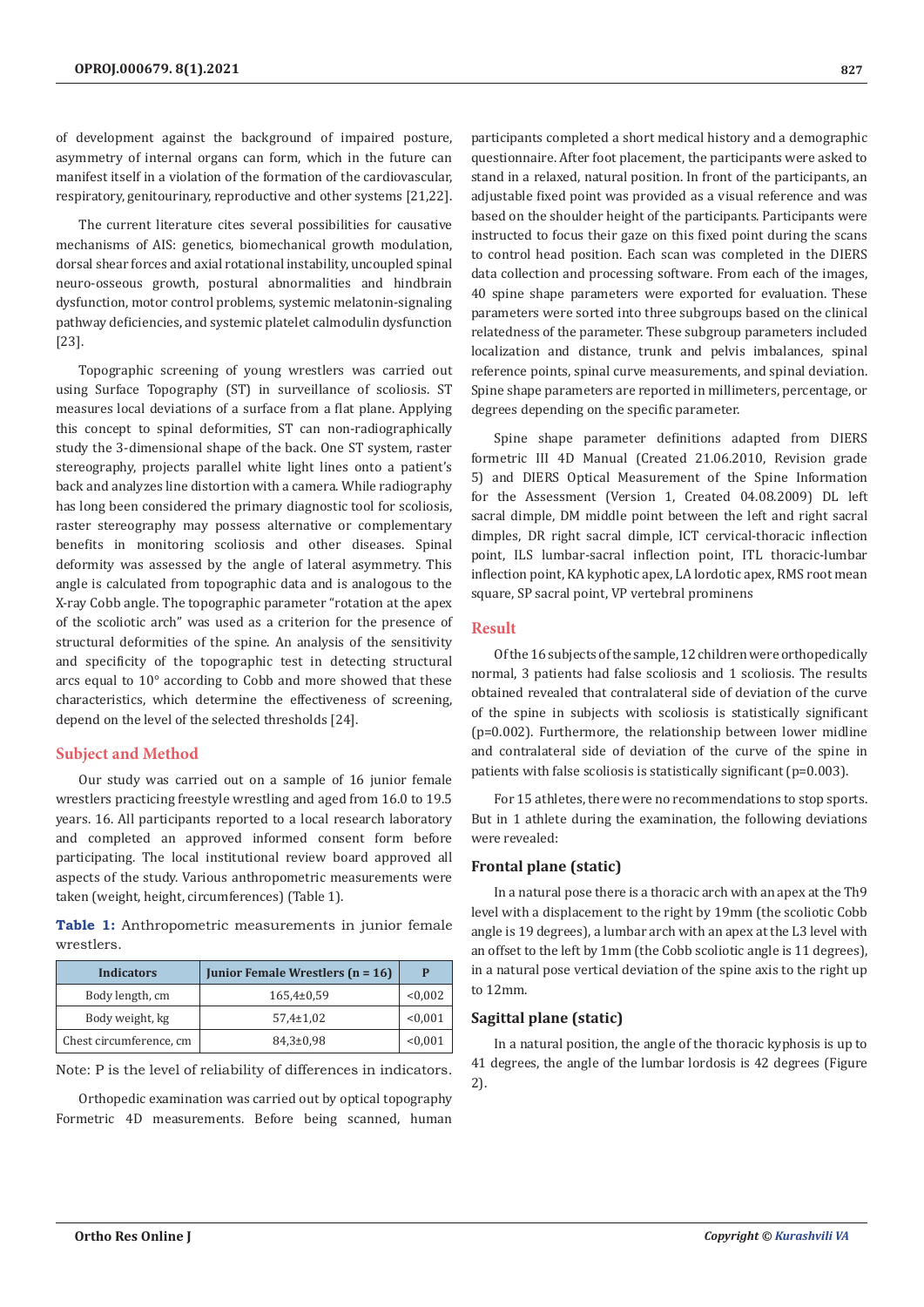

**Figure 2:** Image of the spine in the sagittal plane.

#### **Horizontal plane (statics)**

In a natural position, there is a rotation of the pelvis in relation to the shoulder girdle to the right by 1.3 degrees. There is an asymmetry of the paravertebral muscles in the area of the right angle of the scapula. Maximum rotation of the surface of the trunk to the left at the level of C7, to the right at the level of Th9. The position of the pelvis in the frontal plane (statics): in a natural position, the pelvis is skewed to the left of 3mm.

#### **Static patient posture (body weight distribution)**

In natural posture:

A. The frontal balance of the body is slightly shifted to the right (55%).

- B. Sagittal balance of the body no overload in any direction.
- C. Preference for the right foot.

A conditional admission was issued for 6 months, with a recommendation to learn individual physical exercises for 1 month with repeated monitoring in dynamics after 5 months.

#### **Conclusion**

Screening with optical topography method can detect AIS. The basic data obtained in this study can be used to help develop a strategic exercise program for improving unilateral movement and malalignment of the spine and pelvis. Formatic 4D method might be used for the evaluation of vertebral rotation in young patients with idiopathic scoliosis, with the advantage of being easily repeatable for screening and follow-up, without any risk of exposure to ionizing radiations. Our observations show that the more technique

is suitable for the screening of structural scoliosis because of its sensitivity to even small deformities and the simplicity of the technique.

Implementation of objective evaluation methods of posture, such as Formatic 4D, assumes an ever-increasing value in the field of both of the clinical and the re-educative and rehabilitative practice, since it represents an evaluation method free of ionizing radiations, rapid, scientifically recognized and easily repeatable. Based on our results, it is desirable to carry out further studies that support the use of optical topography method in the evaluation of competitive athletes.

# **References**

- 1. Grayevskaya ND, Dolmatova TI (2008) Sports medicine. A course of lectures and practical sessions, p. 304.
- 2. [Frank AS, James CM, James PD \(2019\) Noncontact sports participation in](https://pubmed.ncbi.nlm.nih.gov/30489444/) [adolescent idiopathic scoliosis: Effects on parent-reported and patient](https://pubmed.ncbi.nlm.nih.gov/30489444/)[reported outcomes. J Pediatr Orthop B 28\(4\): 356-361.](https://pubmed.ncbi.nlm.nih.gov/30489444/)
- 3. [\(1993\) Screening for adolescent idiopathic scoliosis. Review article. US](https://pubmed.ncbi.nlm.nih.gov/8487452/) [Preventive Services Task Force. JAMA 269\(20\): 2667-2672.](https://pubmed.ncbi.nlm.nih.gov/8487452/)
- 4. [\(1993\) Screening for adolescent idiopathic scoliosis. Policy statement.](https://pubmed.ncbi.nlm.nih.gov/8487451/) [US Preventive Services Task Force. JAMA 269\(20\): 2664-2666.](https://pubmed.ncbi.nlm.nih.gov/8487451/)
- 5. [Richards BS, Beaty JH, Thompson GH, Willis RB \(2008\) Estimating the](https://pubmed.ncbi.nlm.nih.gov/18519508/) [effectiveness of screening for scoliosis. Pediatrics 121\(6\): 1296-1297.](https://pubmed.ncbi.nlm.nih.gov/18519508/)
- 6. [Richards BS, Vitale MG \(2008\) Screening for idiopathic scoliosis in](https://pubmed.ncbi.nlm.nih.gov/18171974/) [adolescents. An information statements. J Bone Joint Surg Am 90\(1\):](https://pubmed.ncbi.nlm.nih.gov/18171974/) [195-198.](https://pubmed.ncbi.nlm.nih.gov/18171974/)
- 7. Elena S, Boris P, Vladimir K, Alexandr K (2020) The role of post urography on the initial stage of sports training. BIO Web of Conferences. EDP Sciences, France, pp. 1-5.